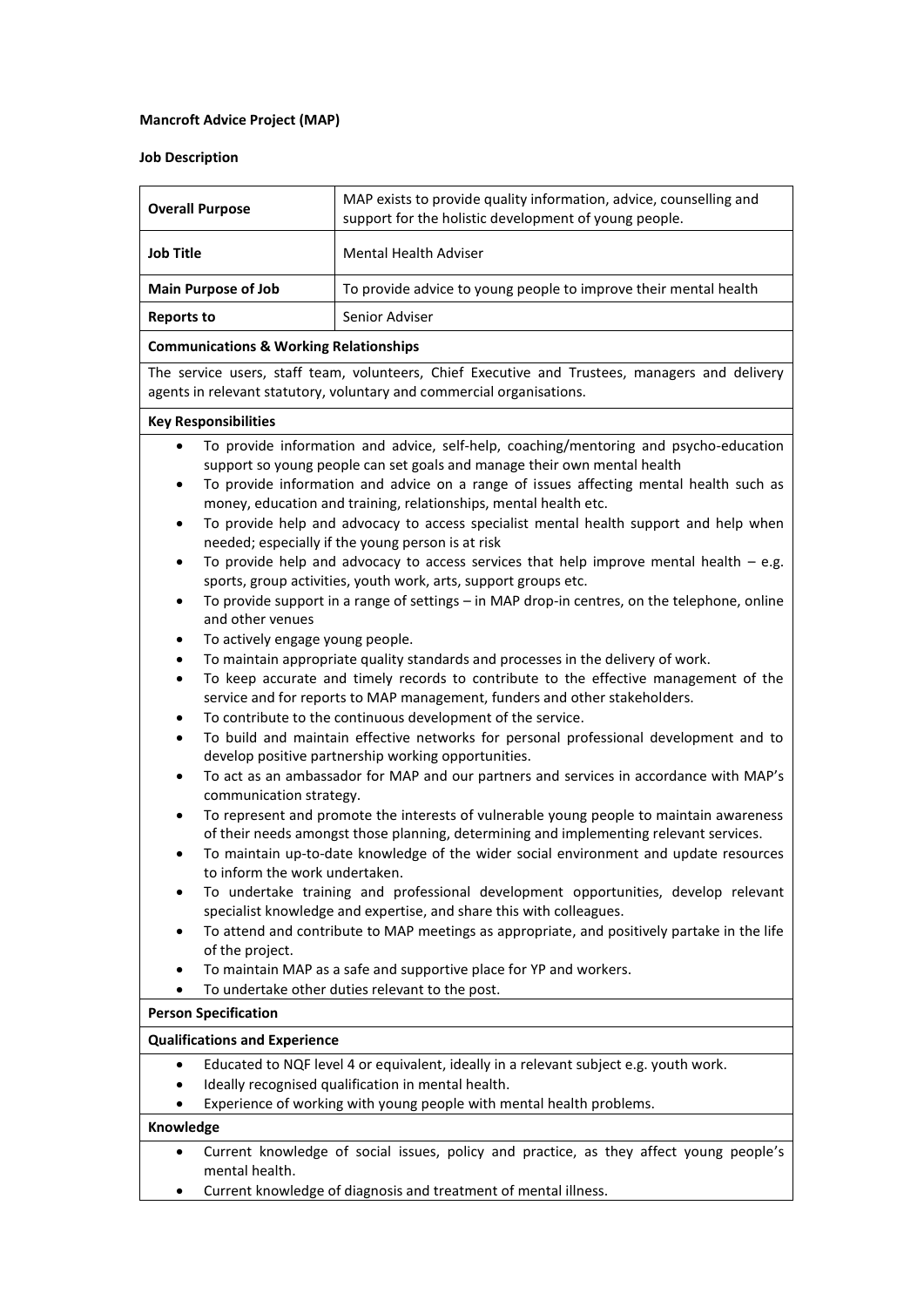| $\bullet$                                         | Current knowledge of other agencies delivering services to young people with mental<br>health problems in the area. |  |
|---------------------------------------------------|---------------------------------------------------------------------------------------------------------------------|--|
| <b>Skills</b>                                     |                                                                                                                     |  |
| $\bullet$                                         | Good communication skills, written and spoken.                                                                      |  |
| $\bullet$                                         | Excellent problem solving skills combined with diplomacy and tact                                                   |  |
| ٠                                                 | Experience of working collaboratively with other organisations and partner agencies                                 |  |
| $\bullet$                                         | Excellent time management skills and ability to prioritise tasks and work to deadlines                              |  |
| $\bullet$                                         | Ability to work on own initiative as well as part of a team                                                         |  |
| $\bullet$                                         | Familiarity with or willingness to learn appropriate IT applications for communication and                          |  |
|                                                   | reporting purposes, including MS Office.                                                                            |  |
| <b>Values</b>                                     |                                                                                                                     |  |
|                                                   | <b>Being Young Person Centred</b>                                                                                   |  |
| $\bullet$                                         | Focuses on clients needs, and adapts approach and actions to different requirements.                                |  |
| $\bullet$                                         | Pushes for resolution on issues that cause the young person problems or dissatisfaction.                            |  |
| $\bullet$                                         | Takes personal ownership to gain satisfactory outcomes for the client.                                              |  |
| $\bullet$                                         | Thinks beyond the current context, and is flexible, innovative and open to innovation from<br>others.               |  |
| $\bullet$                                         | Identifies risks for young people and ways of managing that risk.                                                   |  |
| $\bullet$                                         | Supports and acknowledges individual successes.                                                                     |  |
| Valuing Each Individual                           |                                                                                                                     |  |
| ٠                                                 | Adapts to changing objectives and priorities.                                                                       |  |
| ٠                                                 | Uses self awareness to improve own performance and contribution.                                                    |  |
| ٠                                                 | Actively shares knowledge and information with others.                                                              |  |
| $\bullet$                                         | Listens actively to others and responds objectively and fairly.                                                     |  |
| ٠                                                 | Respects and works effectively with diverse people, perspectives and ideas.                                         |  |
| $\bullet$                                         | Identifies opportunities to use own knowledge and expertise to develop others, and to use                           |  |
|                                                   | other's knowledge and expertise to develop self.                                                                    |  |
| $\bullet$                                         | Can act on own initiative, but considers or negotiates with others to achieve mutually                              |  |
| successful outcomes.<br><b>Being Professional</b> |                                                                                                                     |  |
| $\bullet$                                         | Consistently delivers on commitments.                                                                               |  |
| ٠                                                 | Plans and prioritises workload and demands.                                                                         |  |
| ٠                                                 | Delivers high quality and timely work.                                                                              |  |
| ٠                                                 | Maintains composure under pressure.                                                                                 |  |
|                                                   | Actively supports continuous process improvement and change.                                                        |  |
| ٠                                                 | Upholds company policies, procedures, statutory requirements and regulations.                                       |  |
|                                                   | Embraces and undertakes training and opportunities for professional development.                                    |  |
|                                                   | <b>Working for Social Justice</b>                                                                                   |  |
| ٠                                                 | Acts with integrity, openness and fairness.                                                                         |  |
| ٠                                                 | Involves others in decision making processes.                                                                       |  |
| ٠                                                 | Shows respect for others' thoughts and beliefs.                                                                     |  |
| ٠                                                 | Challenges prejudice or behaviour that is not respectful to others.                                                 |  |
| ٠                                                 | Advocates and campaigns on behalf of marginalised groups or individuals within the<br>community.                    |  |
|                                                   | Proposes and participates in active promotion of the rights of young people.                                        |  |
| <b>Other Information</b>                          |                                                                                                                     |  |
| $\bullet$                                         | All employees are expected to comply with statutory requirements and MAP's policies and                             |  |
|                                                   | procedures when carrying out their work.                                                                            |  |
| $\bullet$                                         | The range of duties and responsibilities outlined above may change from time to time to                             |  |
|                                                   | reflect the changing needs of MAP.                                                                                  |  |
|                                                   | Beyond the probationary period, performance will be formally assessed and reviewed                                  |  |
|                                                   | annually, with additional informal assessment and review as necessary.                                              |  |
|                                                   | All employees are required to maintain service user confidentiality, subject to MAP's<br>confidentiality policy.    |  |